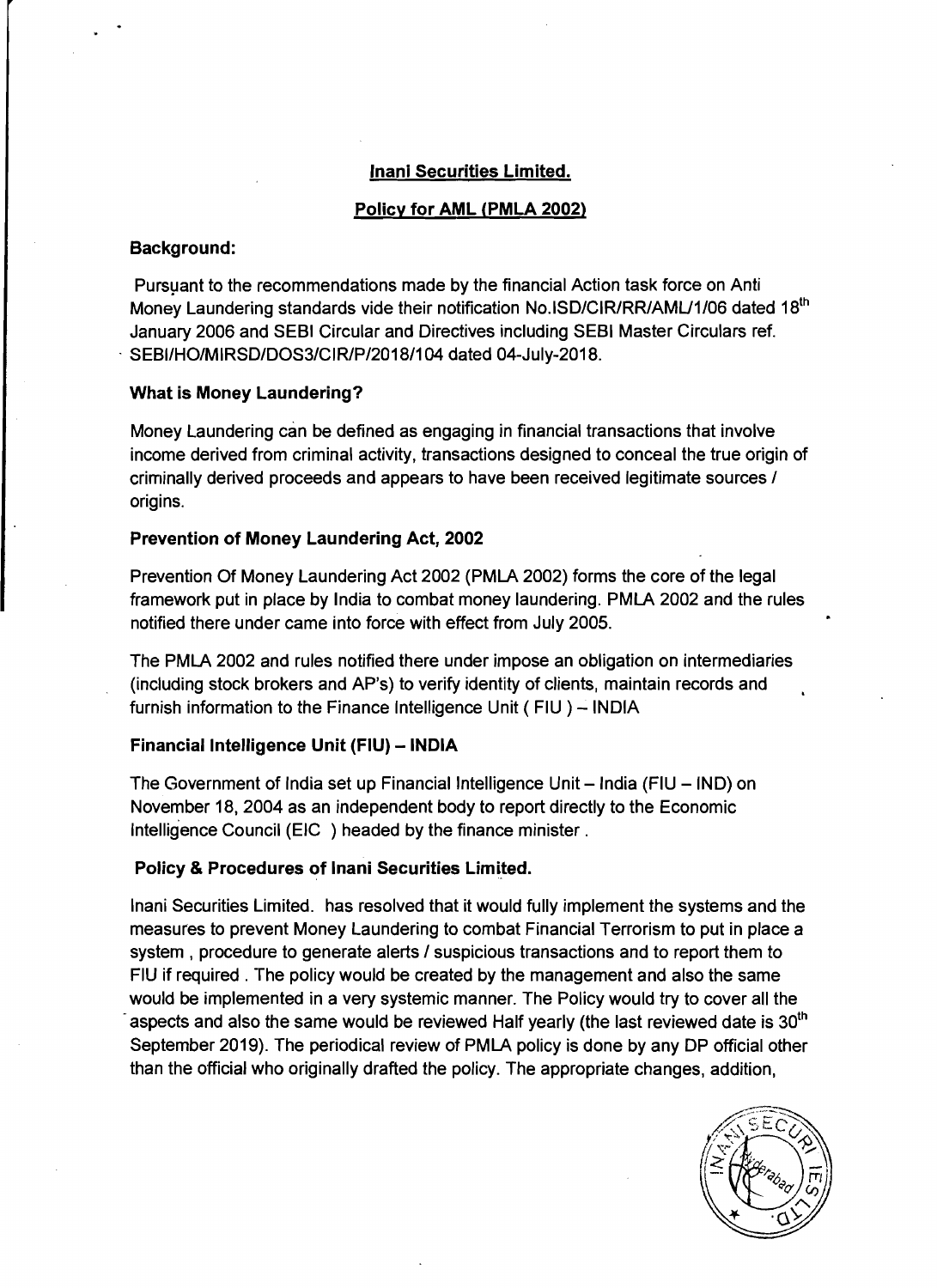deletion would take place as and when the management may feel so implementation of this Policy

**Principal Officer:** Mr. Lakshmikanth lnani is appointed as the Principal Officer as required under the PMLA, 2002. he will be responsible for implementation of internal controls & procedures for identifying and reporting any suspicious transaction or activity to the concerned authorities.

**Designated Director for PMLA:** Mr. Lakshmikanth lnani is appointed as the Designated Director for PMLA as per communiqué No. 2236 & 4309 of CDSL The designated director is responsible to ensure overall compliance with the obligation imposed under chapter IV of the Act and the Rules. A Designated Director is a whole  $$ time Director duly authorized by the Board of Directors of the company

# **Customer Acceptance Policy** & **Client Identification Procedure:-**

lnani Securities Limited as a company does not resort to aggressive advertising and not even advertisements so most part of the clients are either through the AP and the Branch Network or through the remisers. In most cases the new client would generally be introduced through an existing client and , or through the reference of some known person in the nearby Vicinity .

In Person Verification is done for all the clients and the Original proofs also verified. In a few cases clients have been denied to open the account, on account of lack of transparency and absence of client proof at the mentioned address on the KYC.

If a client is a Politically Exposed Person we will not open the account without prior written consent of the management. And after opening this account will be immediately classified as CSC.

Extra care is taken while handling a new account of an NRE repatriable client or for that matter any client who seems to be a part of the Clients with Special Category (CSC). High scrutinisation of documents will be done in these cases and additional documents may be called for satisfaction.

No relaxation on any information, the client is not allowed to skip providing any mandatory information or documentation and all the clients are necessarily made to comply with all kind of documents.

summarizing the steps of Opening the account are as below:

1. Checking for KYC and mandatory information in the-form.

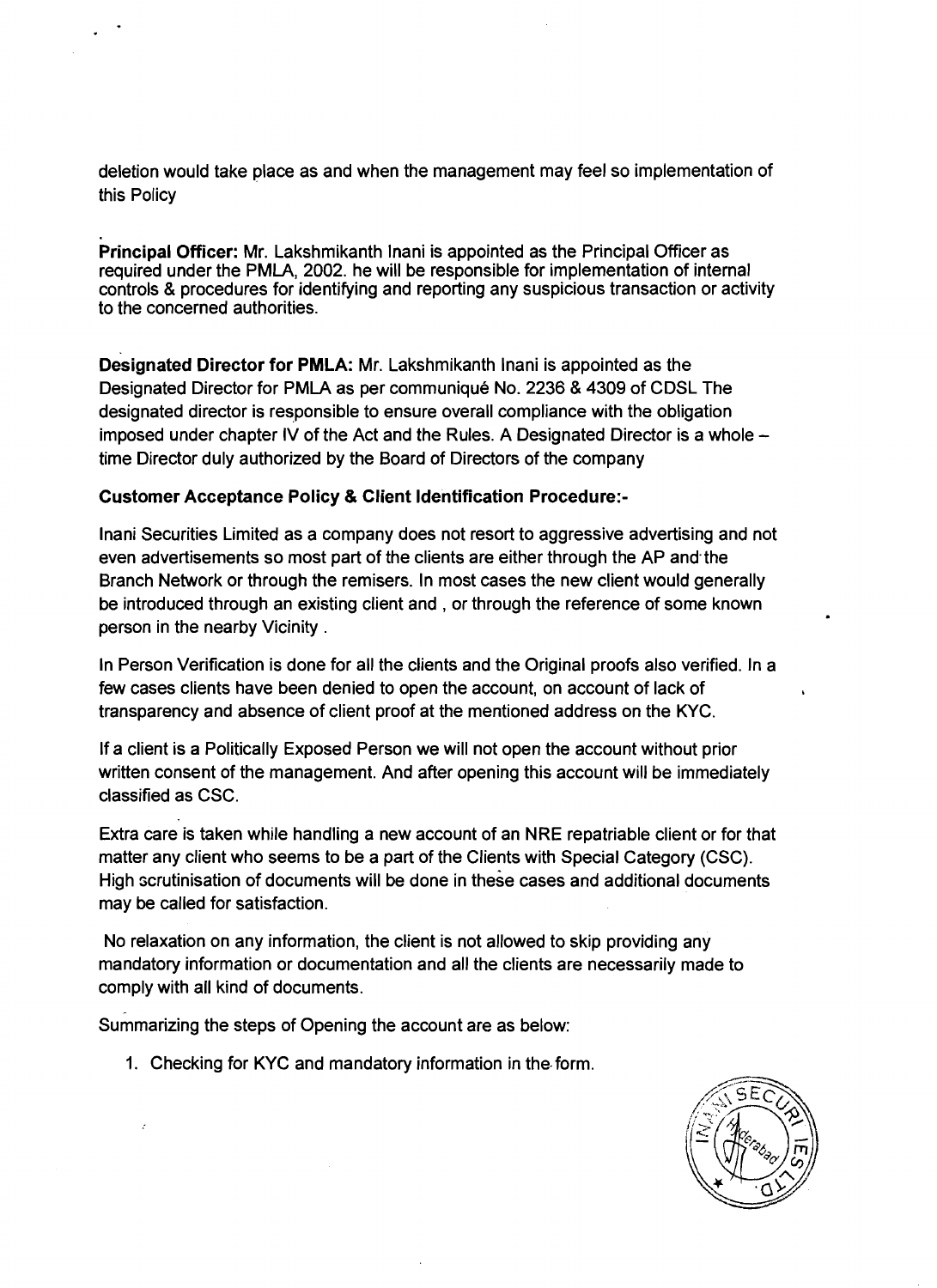- 2. In person verification
- 3. Verification with original documents
- **4.** Checking of client with screening database consisting of four sources i.e. SEBl
- 5. Verification of Pan with Income Tax Database.
- 6. Dispatch Photocopies of KYC and Welcome Letter on the address mentioned in the account opening form.
- 7. We also verified email addresses and mobile numbers of clients to ensure that two accounts of different families are not having the same email address or mobile no.

**Client Due Diligence:** It basically means Customer due diligence which is nothing but an ongoing process consisting of broadly three parts. Customer acceptance policy, Client Identification and generation of suspicious transaction, monitoring, reviewing and reporting if required.

We identify Beneficial Owner ship and name of person controlling the client from MCA website & collection of information from the client.

# **i. For clients other than individuals**

Where the client is a person other than an individual viz., company, partnership or uninorporated association/body of individuals, ISL shall identify the beneficial owners of the client and take reasonable measures to verify the identity of such persons, through the following information:

aa) The identity of the natural person, who, whether acting alone or together, or through one or more juridical person, exercises control through ownership or who ultimately has a controlling ownership interest.

Explanation: Controlling ownership interest means ownership of/entitlement to:

i. more than 25% of shares or capital or profits of the juridical person, where the juridical person is a company;

ii. more than 15% of the capital or profits of the juridical person, where the juridical person is a partnership; or

iii. more than 15% of the property or capital or profits of the juridical person, where the juridical person is an unincorporated association or body of individuals.

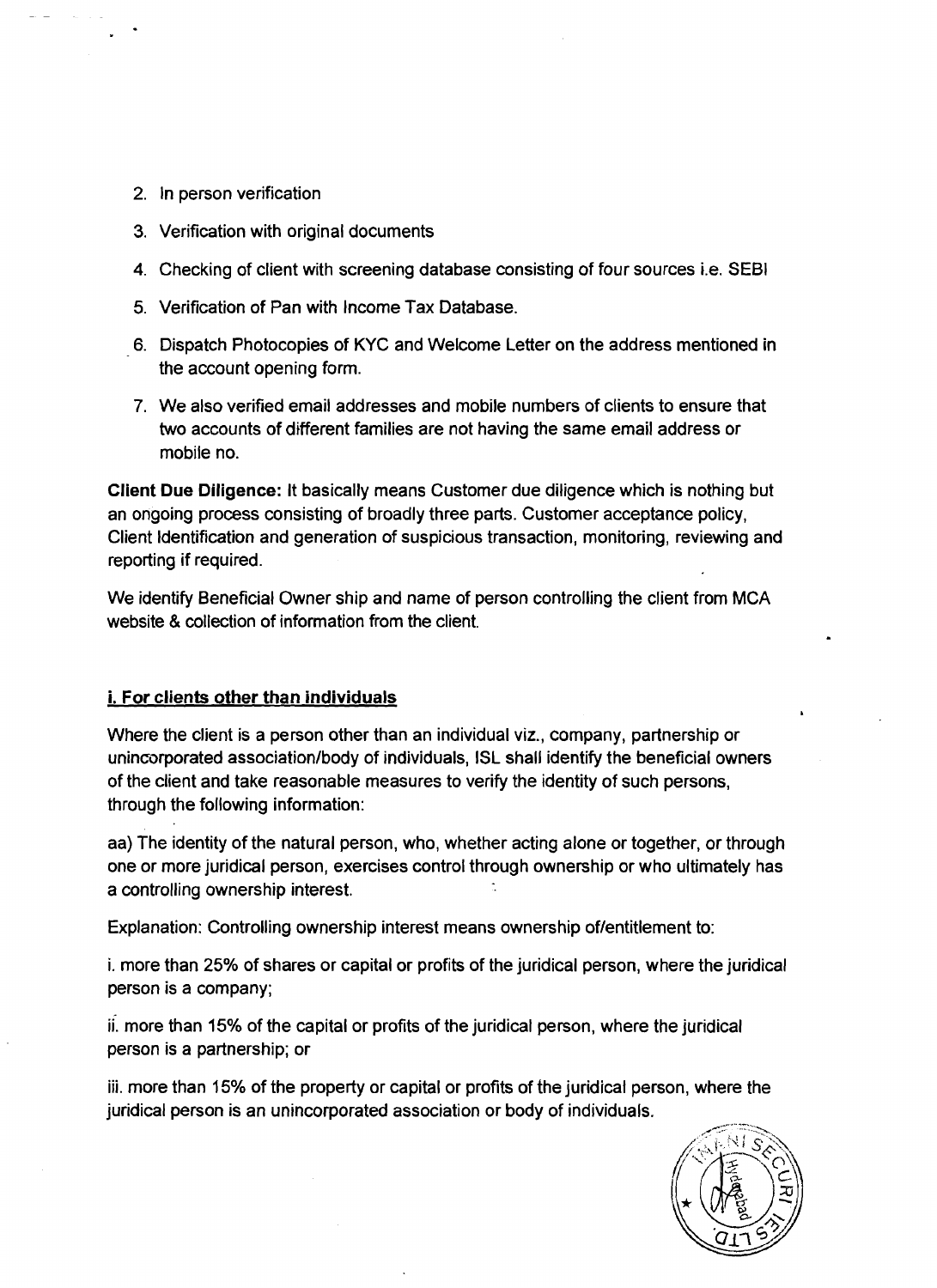bb) In cases where there exists doubt under clause (aa) above as to whether the person with the controlling ownership interest is the beneficial owner or where no natural person exerts control through ownership interests, the identity of the natural person exercising control over the juridical person through other means.

Explanation: Control through other means can be exercised through voting rights, agreement, arrangements or in any other manner.

cc) Where no natural person is identified under clauses (aa) or (bb) above, the identity of the relevant natural person who holds the position of senior managing official.

# **ii. Exemption in case of listed companies:**

Where the client or the owner of the controlling interest is a company listed on a stock exchange, or is a majority-owned subsidiary of such a company, it will not be necessary to identify and verify the identity of any shareholder or beneficial owner of such companies.

# **iii. Applicabilitv for foreign investors**

While dealing with foreign investors, ISL will be guided by the clarifications issued vide SEBI circulars CIR/MIRSD/11/2012 dated September 5, 2012 and CIR/ MIRSD/ 07/ 2013 dated September 12, 2013, for the purpose of identification of beneficial ownership of the client.

# **v. Monitor of compliance**

The compliance of the aforementioned provision on identification of beneficial ownership shall be monitored by the Compliance team of ISL.

We may rely on a third party for the purpose of (a) identification and verification of the identity of a client and (b) determination of whether the client is acting on behalf of a beneficial owner, identification of the beneficial owner and verification of the identity of the beneficial owner. Such third party shall be regulated, supervised or monitored for, and have measures in place for compliance with CDD and record-keeping requirements in line with the obligations under the PML Act. Such reliance shall be subject to the conditions that are specified in Rule 9 (2) of the PML Rules and shall be in accordance with the regulations and circulars/ guidelines issued by SEBI from time to time and undertaking enhanced due diligence measures, as applicable.

# **PEP Identification:**

There are 3 ways that a client could be marked as a politically exposed person

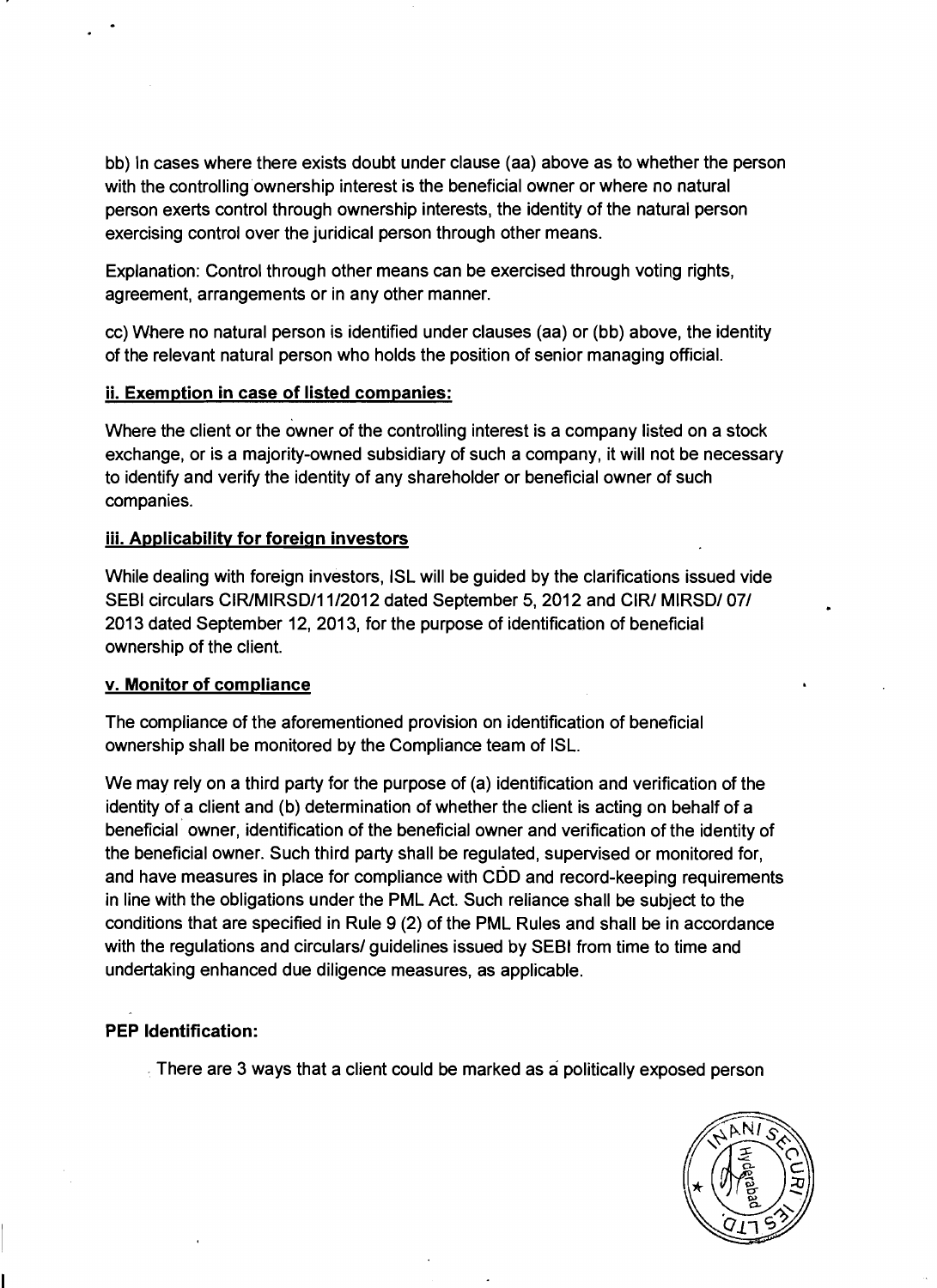- **1. KYC Form:** The client voluntarily declares that a he is a PEP or relative of a PEP. Provisions have been made and in the client account opening form the clients fills up if he is eligible
- 2. **Employee or AP Indication:** An employee or the AP or any channel which may know that the client is PEP or a relative of PEP is encouraged to inform the management or the compliance team about the same. Effort is constantly being made to make the employees aware of the importance of identifying a PEP or a relative of a PEP.
- 3. **Screening Database:** The Screening solution has a PEP database which also contains PAN numbers, the new client and the existing clients are screened through this to identify a PEP or a relative of a PEP.

#### **PEP Due diligence after identification and approval**

- 1. The client will be marked as a special category
- 2. The client will be marked as a high risk

#### **Special Category Clients**

The categorization of the clients is done in special category at the account opening **i** stage itself immediately. In some cases like if a clients reputation is known to be not good after the account is opened or a another account with same beneficiaries is opened then both old and new accounts are to be marked as special category.

The following are the Special Categories that are currently created and clients are being categorized in these whenever applicable. The Solution used also has provisions for creating more and more special categories as and when required.

- 1. NRI
- 2. High Net Worth Client
- 3. Close family shareholdings or Beneficial Ownership:
- **4.** Politically Exposed Persons
- **5.** Company offering foreign Exchanges

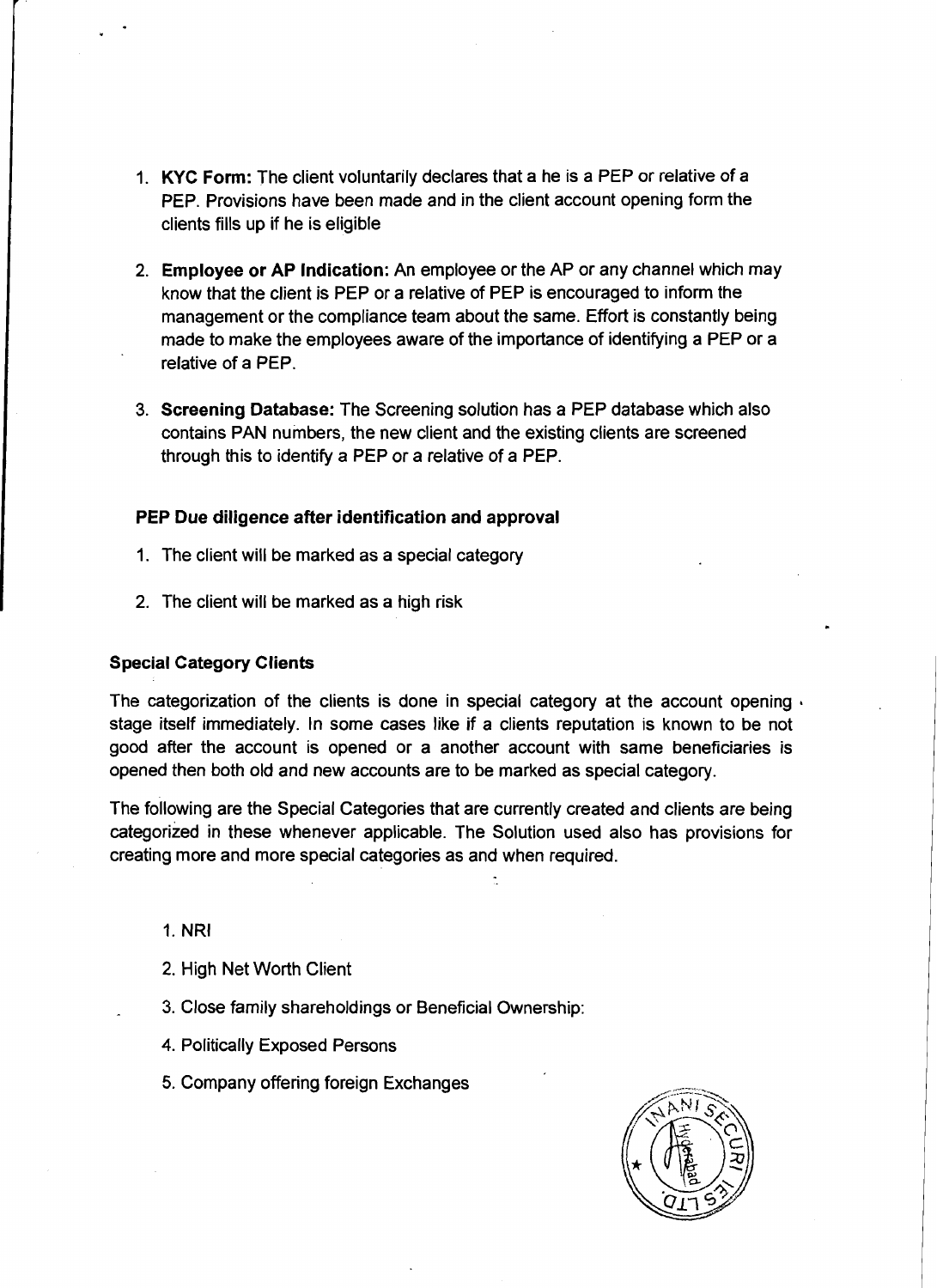- 6. Client in High Risk Country
- 7. Non Face to Face Client
- 8. Client with dubious Public Reputation
- **1. NRI:** While opening NRI account an NRI Repatriable or NRI Non Repatriabale utmost care should be exercised.
- **2. High Networth Clients:** High networth clients could be classified if at the account opening stage or during the course of the relationship, it is realized that the clients investments or the appetite for investment is high.
- **3. Close family shareholdings or Beneficial Ownership:** In case of close family shareholdings the objective is to understand whether the beneficiaries of two or more accounts, which may also be opened at different times are same, then both need to be marked under this special category.
- **4. Politically Exposed Persons:** In case of PEPS, care is taken while opening the account, as the same is opened only after opening account with the consent of the senior management and all the required documents are collected.
- **5. company offering foreign Exchanges:** At the account opening stage if it is to our knowledge that the individual or the entity is registered foreign exchange dealer, then the same may be categorized.
- **6. Client in High Risk Country:** We avoid to open any account received from client who was residing in a high risk jurisdiction and may have investment proceeds which may have also originated from these counties. Currently the list of these countries.

Iran, Korea, Bolivia, Cuba, Ethiopia, Kenya, Myanmar, Sri Lanka, Syria, Turkey.

**7. Non Face to Face Client:** In person verification is done for all clients. But there may be clients who may register a power.for somebody else in their account and in that scenario as the account would be controlled not by the account holder but by some other individual we would treat as a non face to face account and the same would be categorized accordingly.

If a client falls into any of the above categories the client should be marked as a "CSC", -client of special category and the risk level immediately should be allocated as **"High".** 

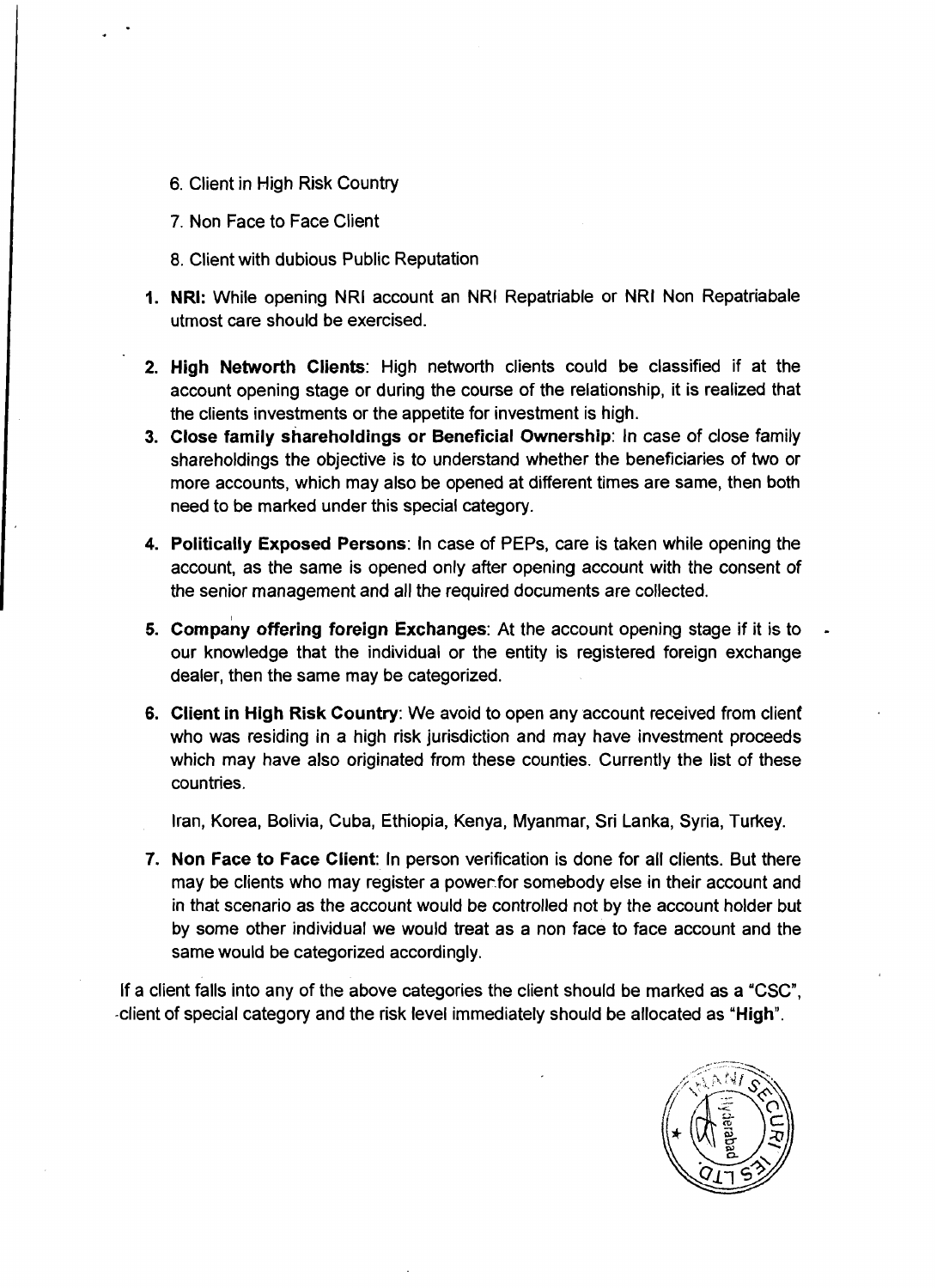# Risk Profiling Of the Client:-

We should accept the client based on the risk they are likely to pose. The aim is to identify clients who are likely to pose a higher than average risk of money laundering or terrorist financing.

By classifying the clients, we will be in a better position to apply appropriate customer due diligence process. That is, for high risk client we have to apply higher degree of due diligence.

# In order to achieve this, all clients should be classified in the following category;

Low

Medium

High

It is extremely important to understand that the financial risk is different from the Money laundering risk and this will be covered in the training sessions and other interactions that happen with staff in reference to Anti Money Laundering of CFT.

# Implementation of the Risk Profiling Policy

There are two different stages where the risk profiling of the client could be done or upgraded.

On boarding Risk: This is the risk profile which is given to the client at the time of registering the client with our organization.

Review of Risk constantly after the On Boarding: This is basically continuously review the client and to upgrade the clients risk whenever required from lower level to the higher level.

In exceptional circumstances the KYC team may allot the "medium" risk to the client if there is a sufficient reason that the client should be above low and not high.

The ongoing risk review can trigger the client's risk to be upgraded based on the following parameters or events.

Transaction monitoring is an extremely important aspect of the risk profiling system. Whenever the RMS Team sees that a client is doing or having an unusual or a suspicious trading pattern also from the same dashboard sees the income and net worth of the client along with risk level and the special category if any one of the scenarios , then he or she could immediately upgrade the risk of the client from Low to medium or from medium to high . This risk allocation will happen through the alerts

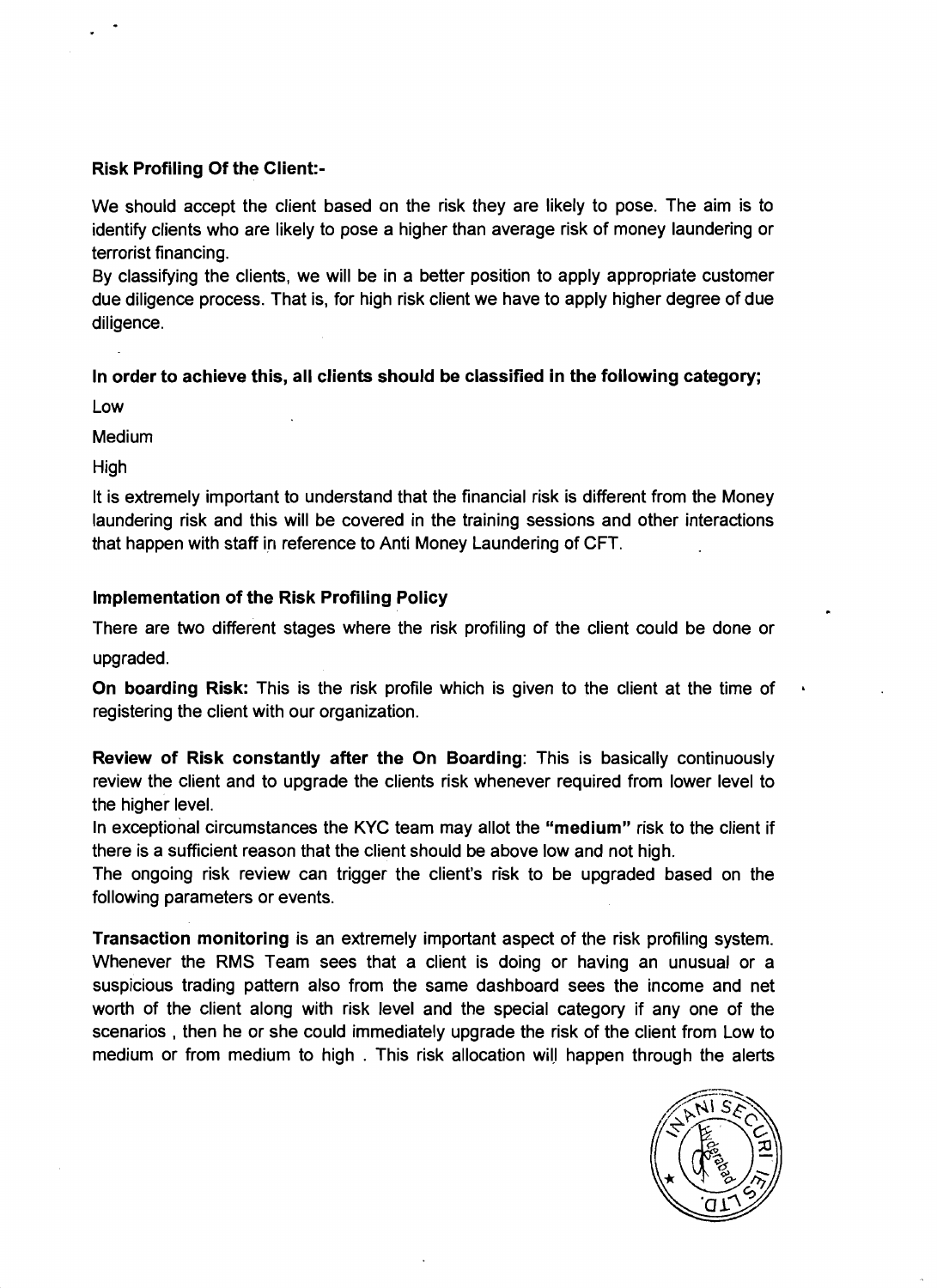dashboard of the AML system immediately and the RMS team member does not need any approval to do so.

#### **Generation of Suspicious Transactions**

All are requested to analyze and furnish details of suspicious transactions, whether or not made in cash.lt should be ensured that there is no undue delay in analysis and arri ving at a conclusion.

What is a Suspicious Transaction: Suspicious transaction means a transaction whether or not made in cash, which to a person acting in good faith -

### **Alerts generated by AML system**

**Parameters available on the Dashboard I Reports:** Following are the parameters **<sup>I</sup>** nature of alerts **I** reports **I** scenarios available

#### <sup>&</sup>gt;**Group Parameter I (Client Scrip Concentration).**

To understand whether a given client is focusing on a particular script over a period of x period. Also analysis of his focus on the investment pattern.

#### > **Group Parameter 2( Client Exchange Volume** )

To understand the intent of the client on his share of turn over, trades , percentage, movement of the price over that period. Clubbed report for a period for a client for a script. This will help to understand whether there is an intent to do transactions of no economic rationale or manipulation.

In the intent is to get highlighted clients when they have unusually large positions with the exchange for a given instrument, the number of occasions done in different scripts. This could help in trying to understand matched trades between different brokerage houses through the indicator of the number of trades in the exchange and the client.

#### > **Group parameter 3: (Client Purchase to Income)**

This parameter tells you the financial size vis a vis the fund flow and whether there is violation.

This should bring those clients whose income is X and are bring funds in multiple of X.

### > **Group parameter 4: (Synchronized Trading)**

Highlight clients who are trading within themselves or group of individual.

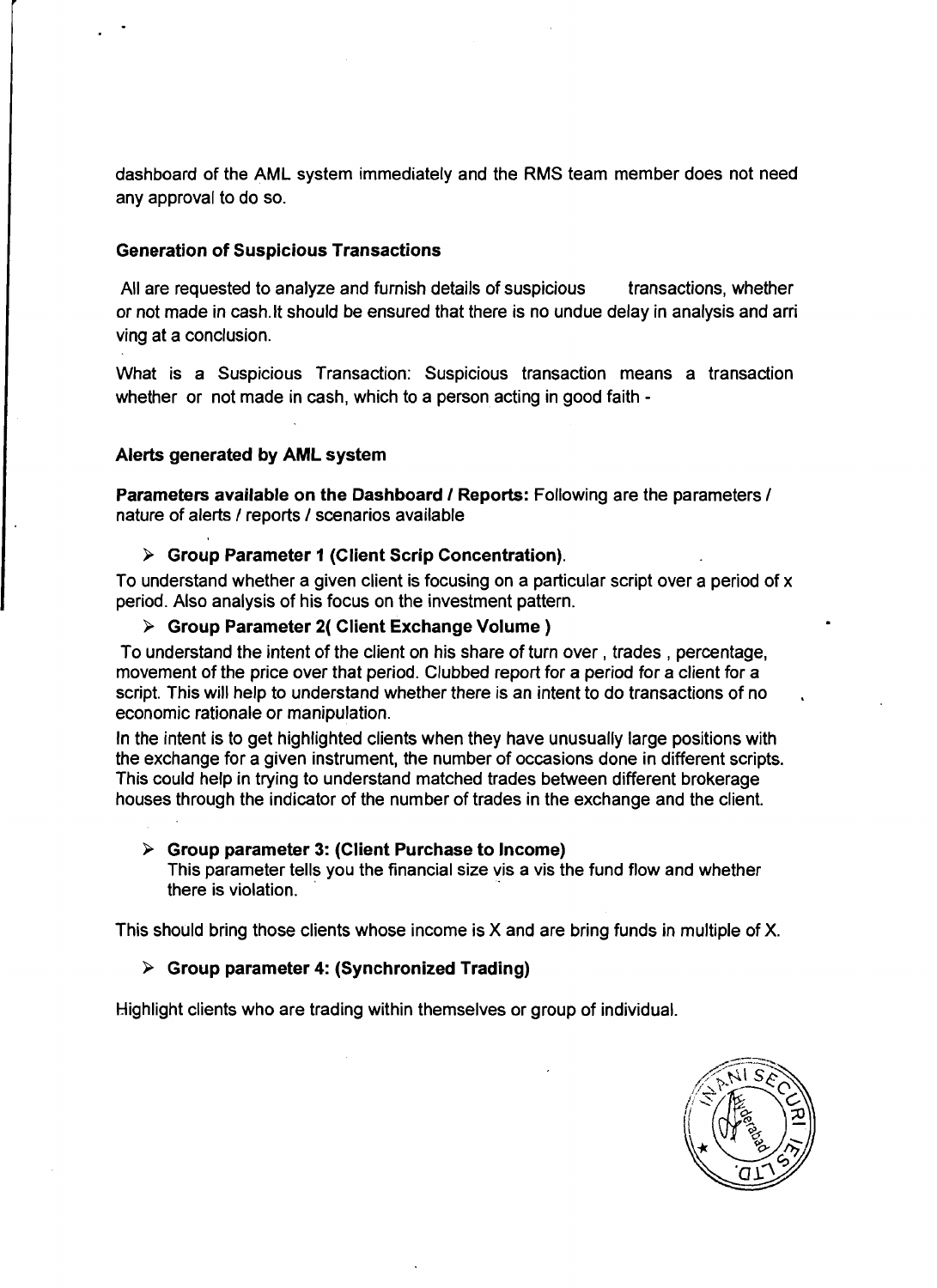### > **Group parameter 5: (Client Net Sell)**

This criteria will highlight to clients which have been net selling. The idea here is to understand the source of securities or the way in which profit is generated.

Factors considered are

Buy and sell in BSE Equities & NSE Equities

#### > **Group parameter 6: (Money Flow In)**

This criteria will highlight to you clients which have been bringing money which is disproportionate to their size.

Factors considered are

Financial transaction which means receipts or payments done by a client across all segments.

#### **b Group parameter 7: (Money Flow Out)**

This criteria will highlight to you clients which have been taking out money which is disproportionate to their size.

Factors considered are: - Financial transaction which means receipts or payments done. by a client across all segments.

Exchange given Broking alerts :-

#### **Transactional Alerts** and **Segment Segment**

Significantly increase in client activity Sudden trading activity in dormant account Cash Clients/Group of Client(s), deal in common scrips Client(s)/Group of Client(s) is concentrated in a few illiquid scrips Client(s) dealing in scrip in minimum lot size Client / Group of Client(s) Concentration in a scrip Circular Trading Pump and Dump Wash Sales Reversal of Trades Front Running Concentrated position in the Open Interest / High Turnover Order book spoofing i.e. large orders away from market

Cash

Cash

Cash Client(s)/Group of

Cash Cash Cash Cash Cash &Derivatives Cash & Derivatives Cash **Derivatives** Cash

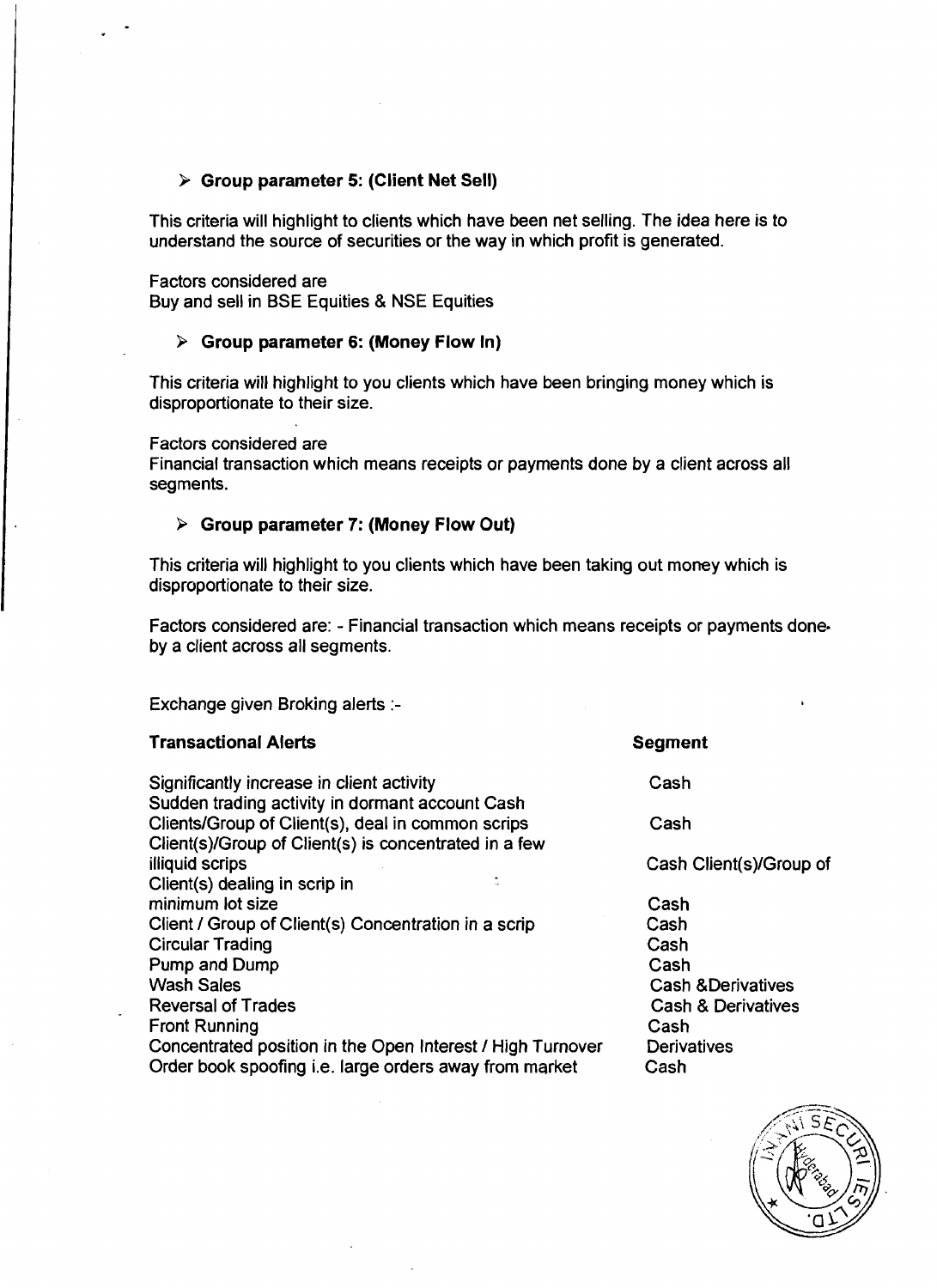#### **DP Alerts**

1) fiul :- Details of debit and credit transactions due to Off-market or Inter-depository transfers, involving 'x' shares or more, or having value of Rs. 'y' and above , whichever is smaller, in an account, in an ISIN, in a single transaction or series of transactions executed during the fortnight

2) fiu2 :- Details of debit and credit transactions due to demat, remat and pledge involving 'x' shares or more in an account, in an ISIN, in a single transaction or series of transaction executed during the fortnight.

3) fiu3 :- Details of debit and credit transactions involving 'x' shares or more or having value of Rs. 'y' and above, whichever is smaller in an account, in an ISIN, which exceed 'n' times the average size of the transaction calculated for the previous months' truncations.

4) fiu4 :-Details of Off-market transaction (within CDSL or Inter-depository) where there are more than 'x' transactions in an account, for the past fortnight.

5) fiu5 :- Any debit transaction in a dormant account for more than 'x' shares or Rs. 'y' whichever is smaller ; will be reported as an alert. An account having no 'Debit' Transaction' in the last 'n' months will be considered as 'Dormant' account for this purpose.

6) Off- Market- Multiple- Counterparty :- FIU transactions involving multiple counterparties

7) Off- Market- Multiple- Clients :- FIU transactions involving one counterparty with multiple clients

The Management / Principal Officer will be required to generate the suspicious transaction report on monthly / quarterly / daily business and save them, then one after the other carefully understand each transaction and then decide to report or not the same.

#### **Alert Management at Senior Level**

Once the alert is raised it will be jointly looked at by the principal officer and various other team members. Further information will be sought and quick action / decision will be tried to arrive at.

Once the case is decided to be reported, within 7 days STR will be filed with Flu, without tipping off to the client of any kind.

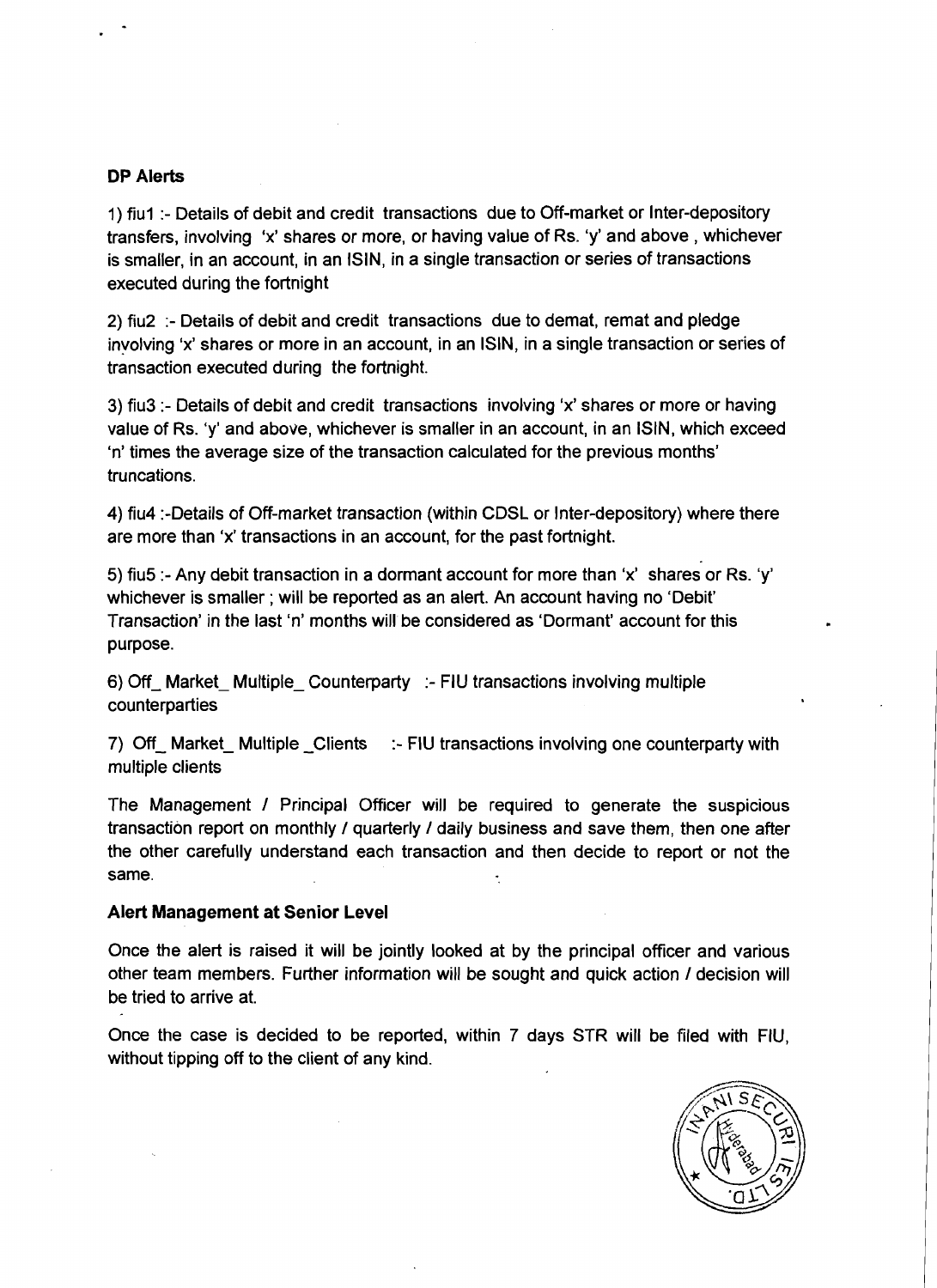# **Procedure for freezing of funds, financial assets or economic resources or related services:**

Section 51A, of the Unlawful Activities (Prevention) Act, 1967 (UAPA), relating to the purpose of prevention of, and for coping with terrorist activities was brought into effect through UAPA Amendment Act, 2008. In this regard, the Central Government has issued an Order dated August 27, 2009 detailing the procedure for the implementation of Section 51A of the UAPA.

Under the aforementioned Section, the Central Government is empowered to freeze, seize or attach funds and other financial assets or economic resources held by, on behalf of, or at the direction of the individuals or entities listed in the Schedule to the Order, or any other person engaged in or suspected to be engaged in terrorism. 'The Government is also further empowered to prohibit any individual or entity from making any funds, financial assets or economic resources or related services available for the benefit of the individuals or entities listed in the Schedule to the Order or any other person engaged in or suspected to be engaged in terrorism. The obligations to be followed by intermediaries to ensure the effective and expeditious implementation of said Order has been issued vide SEBl Circular ref. no: ISDIAMUCIR-212009 dated October 23, 2009, which needs to be complied with scrupulously.

# **Recording 1 Recordkeeping of suspicious maintain**

The records of suspicious transaction based on the above criteria and also the same may be saved, against each transaction the reason which is why the transaction is not reporled. Also further if the transaction is reported then the same is done in the required format and also save them in the suspicious transactions format, for a period of Eight years from the date of the transaction between the client and the intermediary.

We maintain and preserve the record of documents evidencing the identity of clients and beneficial owners (e.g., copies or records of official identification documents like passports, identity cards, driving licenses or similar documents) as well as account files and business correspondence for a period of Eight years after the business relationship between a client and intermediary has ended or the account has been closed, whichever is later.

# **Policy for Recruitment of personnel**

The HR Department is instructed to cross check all the references and should take adequate safeguards to establish the authenticity and genuineness of the persons before recruiting. The department should obtain the following documents:

Photographs